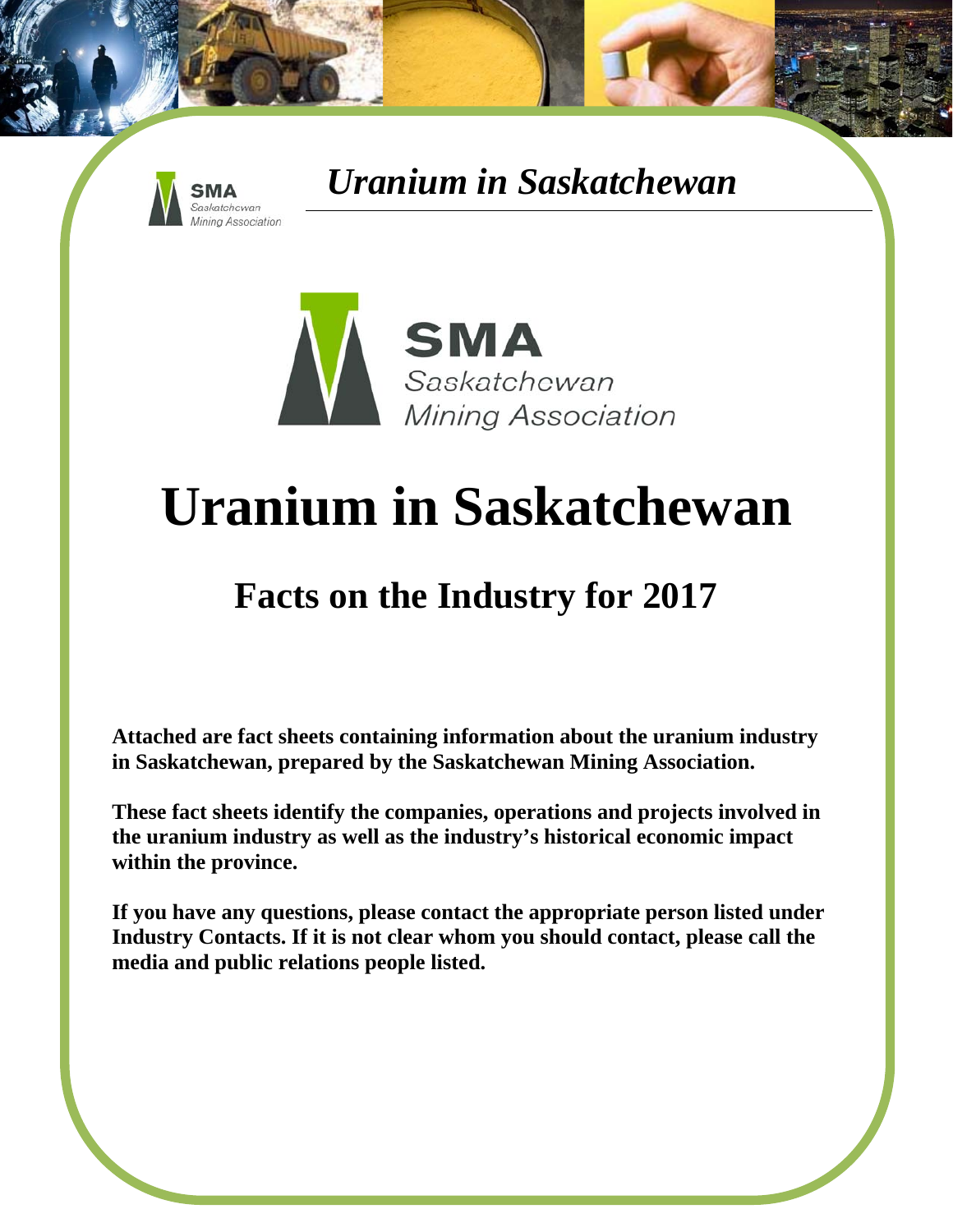

### **Introduction**

"Uranium in Saskatchewan" is a series of fact sheets produced annually by Saskatchewan's uranium mining industry. The information contained has been gathered from corporations producing uranium in the province. The fact sheets represent the combined total of all efforts of the companies, their employees and contractors who produce this valuable source of energy used worldwide to generate electricity.

Saskatchewan is a world leader in uranium production. The uranium industry provides many jobs and promotes investment and economic development in the province. The Saskatchewan uranium mining industry is one of the top employers of aboriginal people in Canada. The industry provides all of these benefits in an environmentally and socially responsible manner and is held accountable for its performance. Regular internal and external audits on the environment and safety of operations are ongoing and thousands of air, water and vegetation samples are taken annually. These samples demonstrate that the industry is protecting the environment.

These fact sheets illustrate the magnitude of this industry and the benefits that accrue to the people of Saskatchewan.

Cameco Corporation and Orano Canada Inc. are the two uranium producers in Saskatchewan, producing all of Canada's uranium. For additional information on the Saskatchewan uranium mining industry, please visit the following websites:

#### **www.saskmining.ca**

**www.cameco.com** 

**www.oranocanada.com**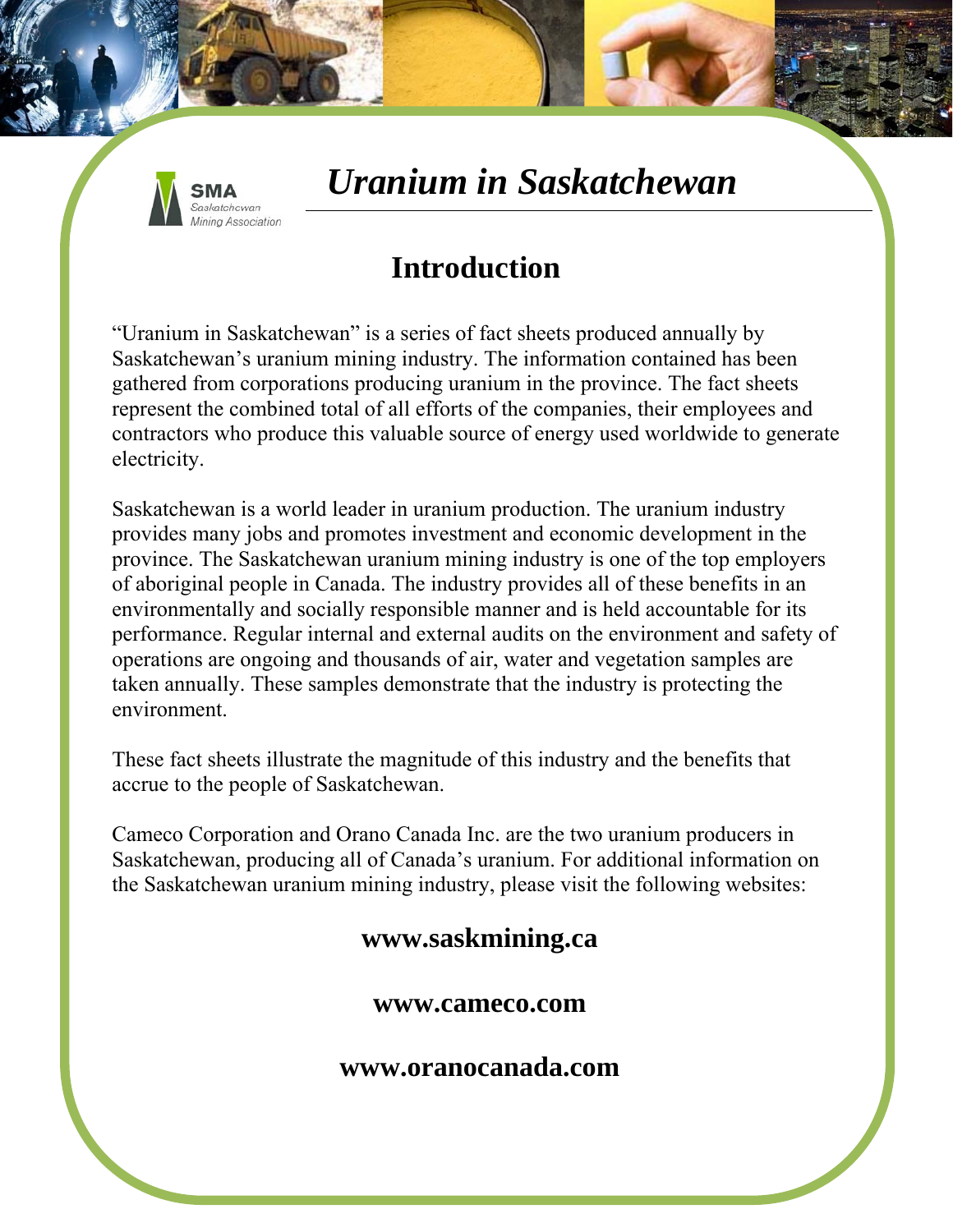

#### **Contents**

**Production** 

**Economic Impact** 

**Industry Employment Statistics** 

**Environmental Protection** 

**Radiation Protection and Worker Safety** 

**Public Support of the Uranium Mining Industry** 

**Uranium Spot Prices: Monthly and Annual Averages** 

**Uranium Reserves and Resources** 

**Operations and Projects:** 

- **McArthur River**
- **Key Lake**
- **Cigar Lake**
- **McClean Lake**
- **Rabbit Lake (suspended)**
- **Cluff Lake (decommissioned)**
- **Midwest (proposed)**
- **Millennium (proposed)**

#### **Operators Profiles:**

- **Cameco Corporation**
- **Orano Canada Inc.**

**Map**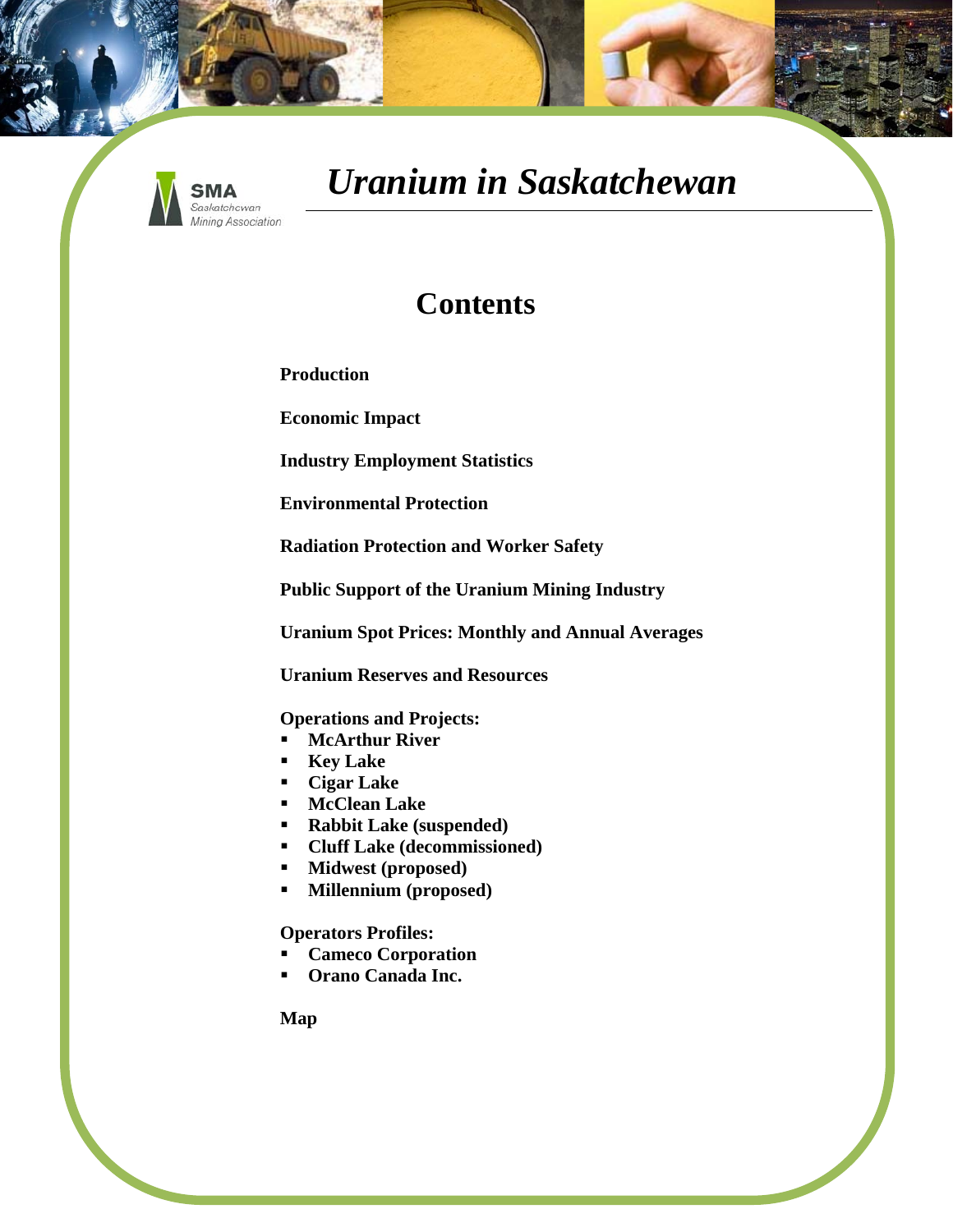

#### **Production in 2017**

|                           | <b>PRODUCTION</b>        |                    |
|---------------------------|--------------------------|--------------------|
|                           | <b>TONNES OF URANIUM</b> | <b>MILLION</b>     |
| <b>OPERATIONS</b>         |                          | POUNDS OF $U_3O_8$ |
| Rabbit Lake               | -                        |                    |
| McArthur River/Key Lake*  | 6,203.36                 | 16.1               |
| Cigar Lake/McClean Lake** | 6,929.29                 | 18.0               |
| <b>TOTAL</b>              | 13,132.65                | 34.1               |

Source: Saskatchewan uranium producers

To convert tonnes of uranium to pounds of  $U_3O_8$ , multiply tonnes by 2,599.8

Numbers may not reflect total due to rounding. The numbers represent uranium production in drums after milling.

- Ore from McArthur River mine is trucked to Key Lake where it is then fed into the Key Lake mill and processed into yellowcake.
- \*\* Ore from Cigar Lake mine is trucked to McClean Lake Operation where it is then fed into the McClean Lake mill and processed into yellowcake.
- Canada's uranium is used exclusively for the generation of electricity at nuclear power plants. The end use is strictly enforced by international nonproliferation agreements and Canadian export restrictions.
- Nuclear power supplies over 16% of Canada's electricity needs. *(source: Canadian Nuclear Association)* This makes uranium one of Canada's largest, noncarbon emitting sources of energy in use today.
- Canada remains a leading uranium producer, accounting for approximately 22% of the world's production. All of the uranium production in Canada comes from Saskatchewan mines. *(source: World Nuclear Association)*
- Uranium exports add approximately \$1.2 billion to the Canadian economy. *(source: Canadian Nuclear Association 2017 Factbook)*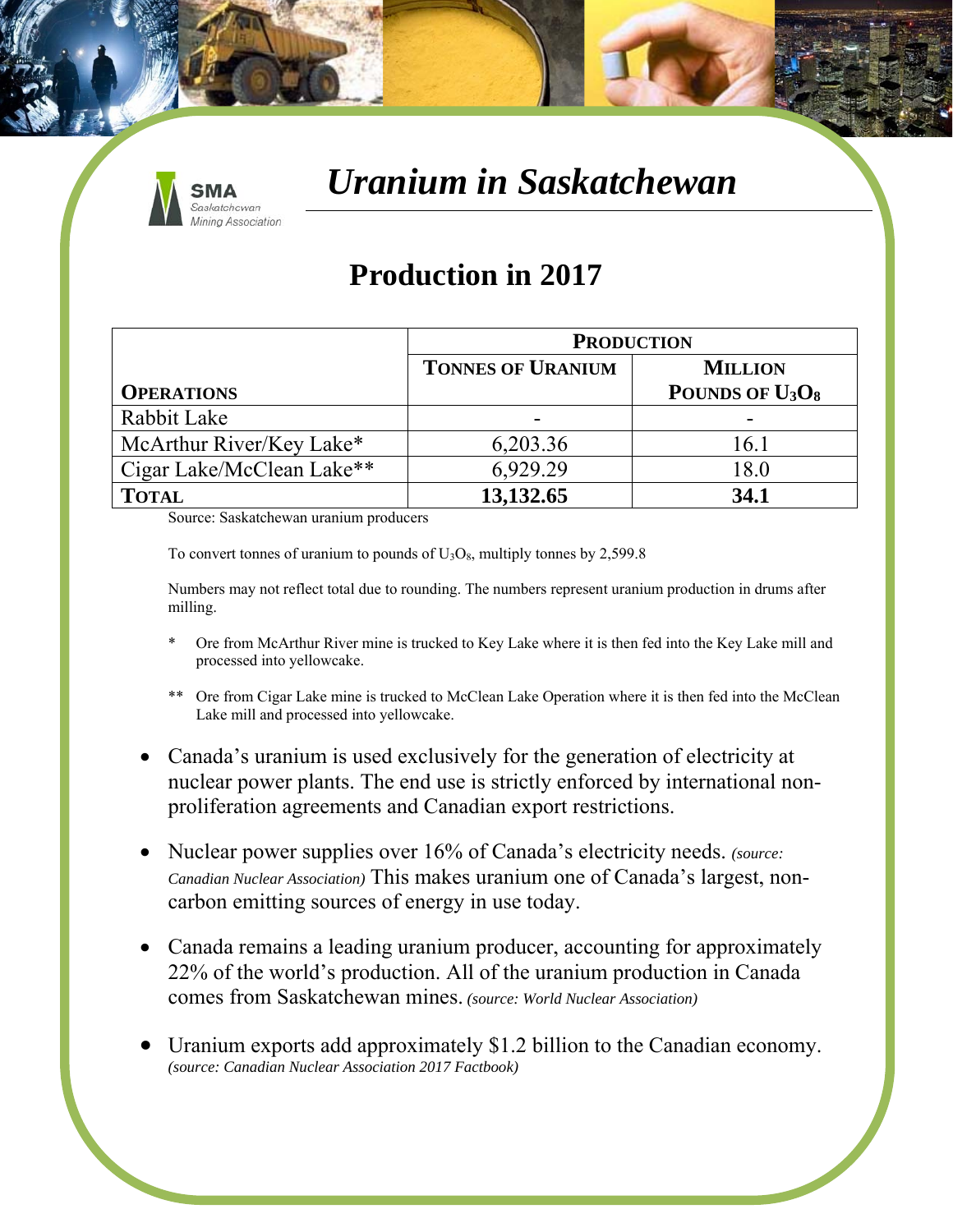

### **Economic Impact 2017**

- The uranium mining industry spent more than **\$331 million on salaries**, wages and benefits for its direct employees. Of this over **\$107 million was paid to residents of Saskatchewan's north**.
- The industry's contractors paid out an additional \$98.9 million to their employees.
- Income tax remitted on behalf of mining industry direct employees was \$83.7 million. Canada Pension Plan contributions were an additional \$12.3 million and Canada Employment Insurance payments were another \$4.4 million.
- The value of goods and services purchased by the industry was approximately \$555 million. 72.5% (\$402.7 million) of this amount went to businesses based in Saskatchewan and 46.6% (\$259 million) went to businesses based in northern Saskatchewan.
- Capital expenditures were approximately \$110 million, while exploration expenditures were \$45.8 million. Reclamation expenditures were \$2.9 million. Total capital, exploration and reclamation expenditures, including salaries, were approximately \$158.9 million. In the past 20 years, the uranium mining industry has spent more than \$6.5 billion on uranium mining projects in Saskatchewan in addition to operating expenditures.
- Taxes and royalties of \$94.5 million were paid to the province of Saskatchewan.
- Approximately \$5.2 million was spent on licensing fees and \$2 million was paid in surface lease fees.
- Over \$3.1 million was donated to community and charitable organizations and another \$160,000 was given as scholarships and other forms of support to contribute to the education of Saskatchewan's youth.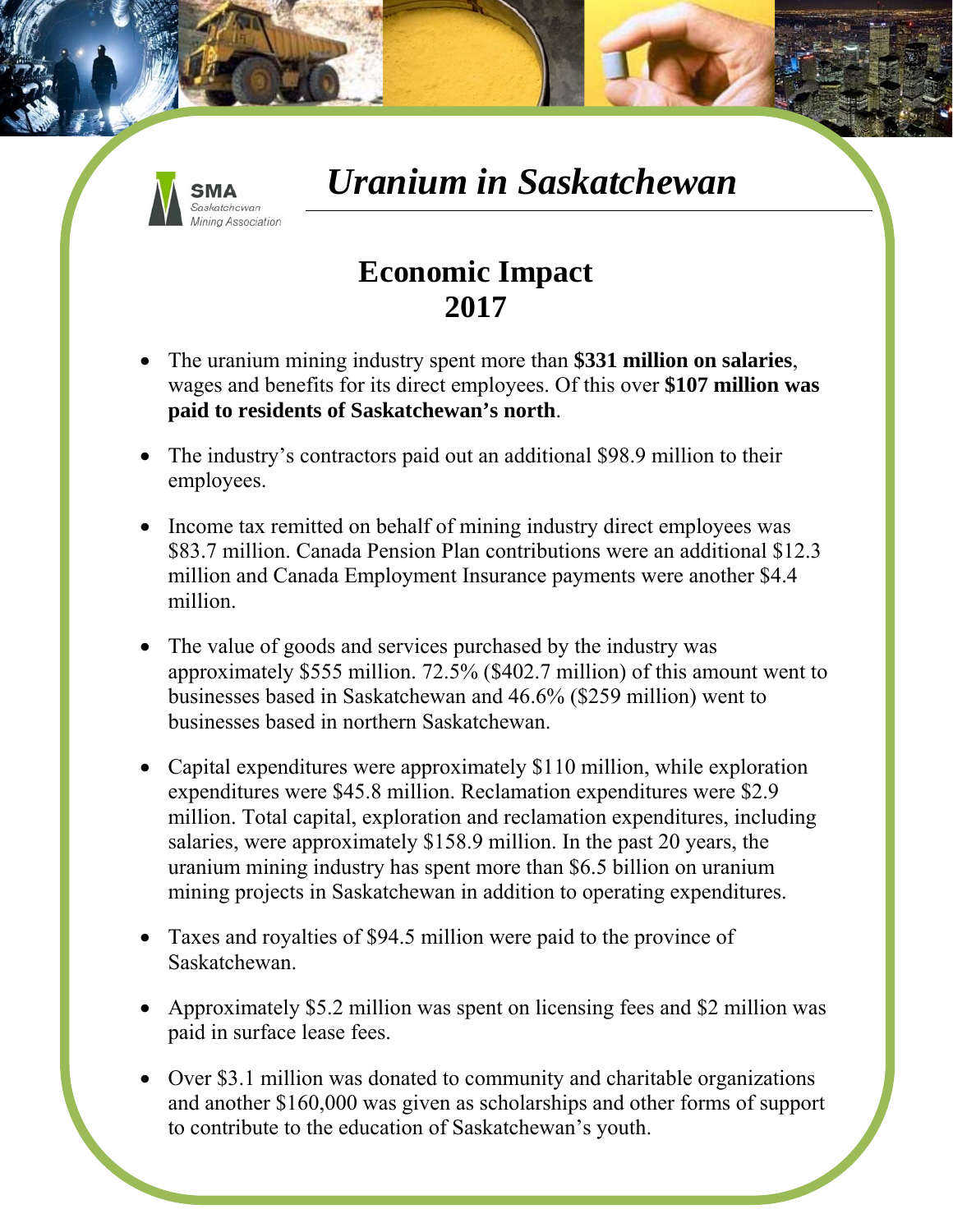

### **Industry Employment Statistics 2017**

- Total employment by the uranium industry, including contractors, was 3,051 people. The **uranium industry directly employed 2,197** people in Saskatchewan and industry contractors employed an additional 854 people.
- Employment at mine sites, including contractors, was 2,313.
- Approximately 51% of mine site employees, including contractors, are residents of Saskatchewan's north.
- Approximately 48% of mine site employees, including contractors, are of aboriginal ancestry.
- Head office employment accounted for 665 direct employees.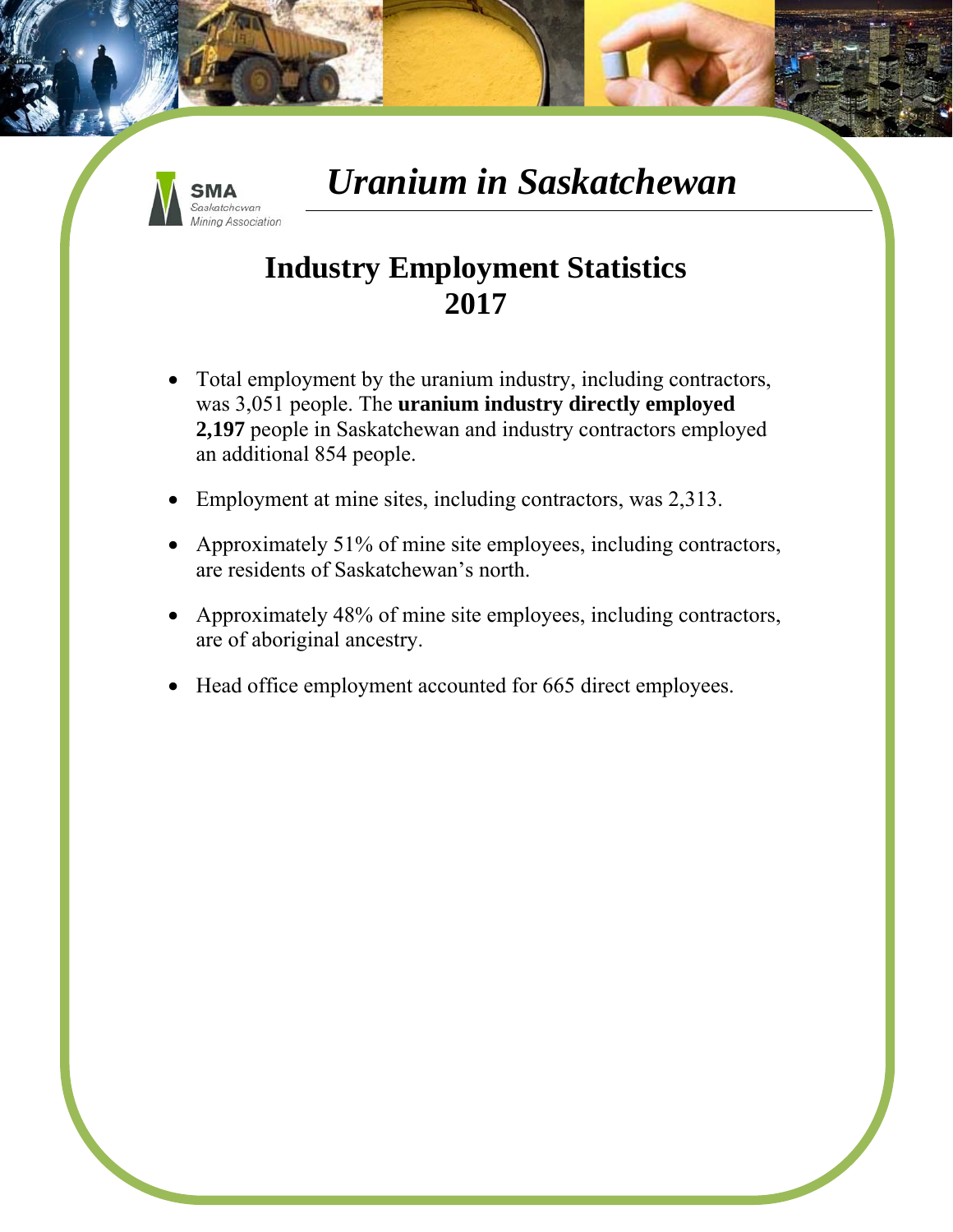

### **Environmental Protection 2017**

The Saskatchewan uranium mining industry is committed to responsible environmental stewardship. The industry directly employs 59 people whose full-time responsibility is to ensure that all operations meet strict environmental standards set out by both the federal and provincial governments. Twenty-four hours a day, 365 days a year, comprehensive sampling, monitoring and assessment programs are in operation to ensure that the physical environment is protected. All sites are subject to compliance-based monitoring; water and air emissions from the mine and mills are tested on a regular basis to ensure that contaminants, if any, remain within regulatory limits. The industry also performs environmental monitoring to ensure that plants, animals and fish in the surrounding area are not adversely affected.

The industry's long-term goal is to return all operations, as closely as possible, to a natural state suitable for future uses. All uranium mine site operators must issue a letter of credit with the province of Saskatchewan to ensure adequate funds are available for proper decommissioning of each site after reserves have been mined out.

The uranium mining companies are already working towards this long-term goal. In 2017, approximately \$2.9 million was spent on reclamation.

#### **ISO 14001 Certification**

ISO 14001 is a voluntary international set of standards that is recognized in more than 90 countries for maintaining an effective environmental management system where a company can demonstrate its commitment to environmental performance, pollution prevention and continual improvement. It establishes a permanent framework to assist companies in reaching their environmental protection goals. The ISO framework calls for regular independent audits and for re-certification every three years.

All five Saskatchewan uranium operations are currently ISO 14001 certified: McClean Lake (2001), Key Lake (2003), McArthur River (2003), Cigar Lake (2003) and Rabbit Lake (2010). In addition, Orano Canada's Saskatchewan uranium exploration activities were certified for ISO 14001 in 2004 as is the decommissioned Cluff Lake operation. This certification further demonstrates the commitment of Saskatchewan uranium mining companies in protecting the environment.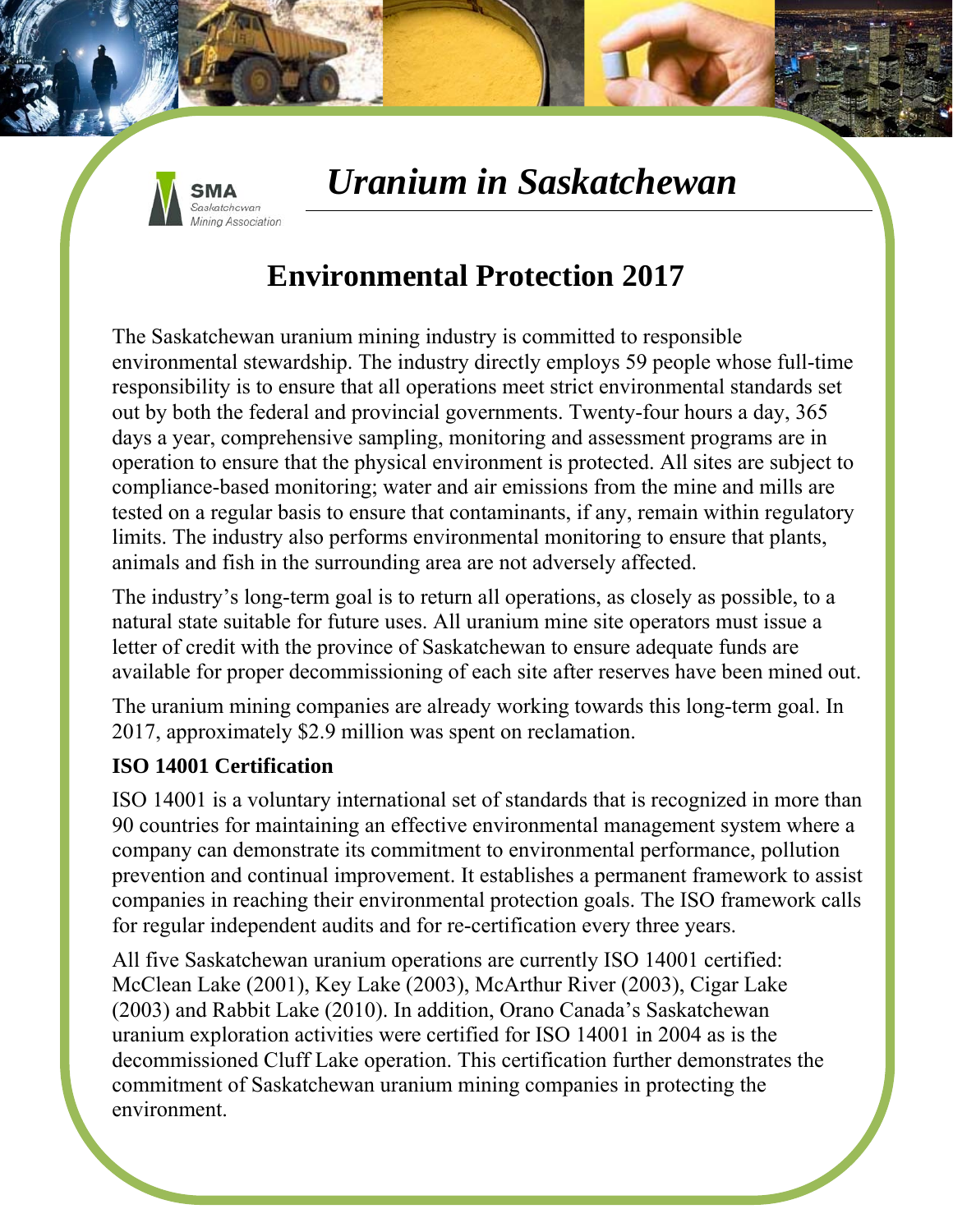

### **Radiation Protection and Worker Safety 2017**

The safety of workers is a top priority. The uranium industry directly employs 108 people working full time to ensure safe working environments (including radiation protection) exist for employees. All mine sites are monitored regularly to spot any potential hazards that may develop.

Employees at uranium operations are monitored continuously for radiation exposure by the use of individual radiation dosimeters carried by each employee. These devices record the cumulative radiation dose received. The dosimeters are submitted regularly to independent radiation monitoring agencies. Health Canada maintains a central registry of the results, which are provided to the employer companies, the Canadian Nuclear Safety Commission (CNSC) and to all individual employees. In addition to cumulative exposure monitoring, special personal dosimeters are used that provide immediate feedback of radiation exposure levels. Certain areas in the workplace are also equipped with devices that record and display continuous ambient radiation levels.

The Saskatchewan uranium industry consistently demonstrates that it meets the standards set out by CNSC for radiation exposure. In 2017, the average total effective dose to workers in the industry, including contractors, was approximately 3.1% of the annual average allowable limit (20 millisieverts) set by regulators. All employees in the industry were below this limit. The highest exposure recorded to any single employee in 2017 was approximately 8.5% of the annual maximum limit (50 millisieverts).

Statistics collected by government agencies show that Saskatchewan's uranium mines are among the safest workplaces in the province, even at times surpassing office jobs.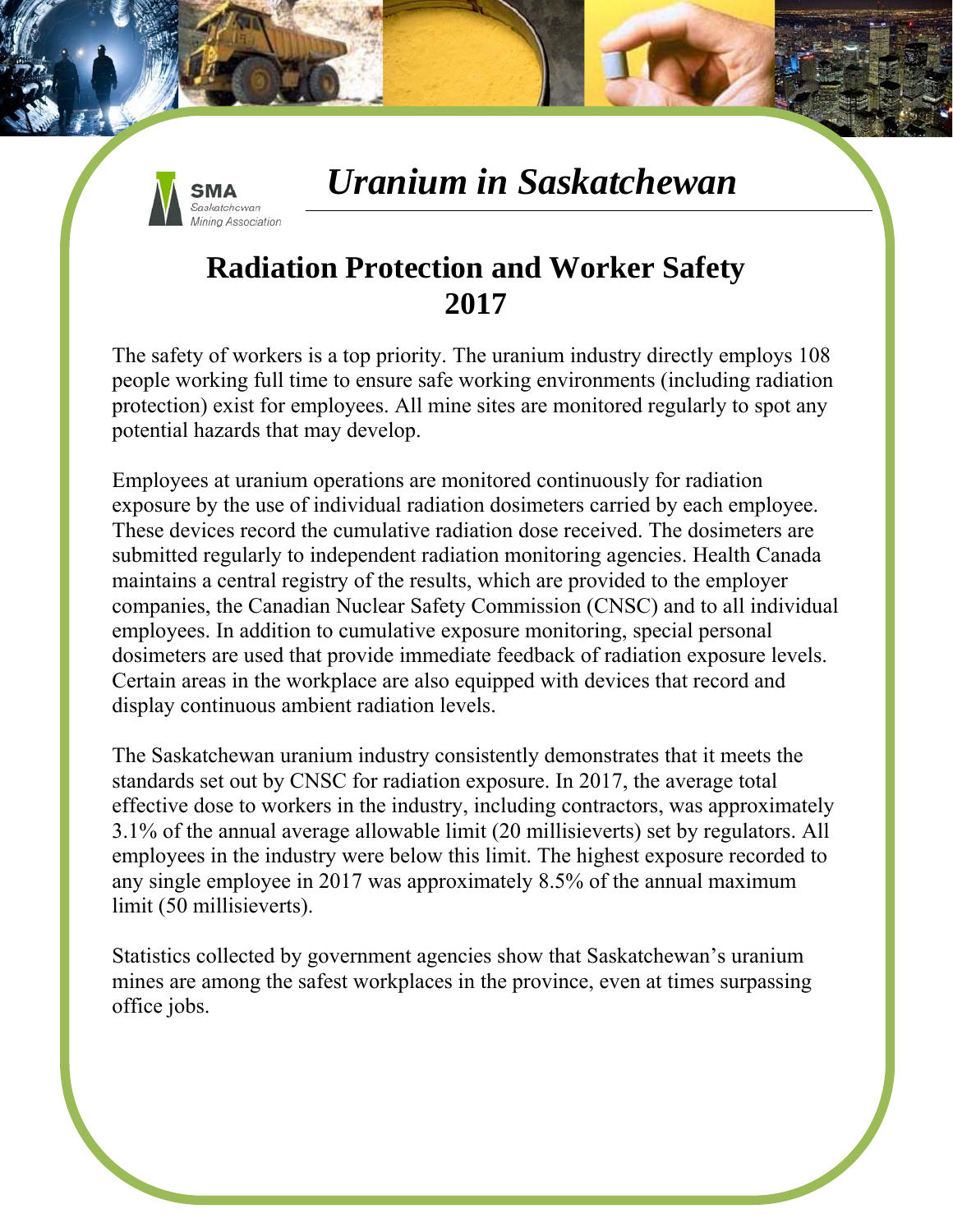

#### **Public Support for the Uranium Mining Industry 2017**

*Public opinion poll conducted by Fast Consulting.* 

**Public Support 2000 – 2017** 



- This poll is taken in November of each year.
- Results from the 2017 survey confirm a high level of support for the continuation of uranium mining in the province—82% of respondents support uranium mining in the province, including 37% who strongly support the industry. This is echoed in the North, where 73% support the industry (38% strongly support). Support is high across all age groups and all regions of the province.
- The high level of public support for uranium mining in Saskatchewan is not new. Although surveys show fluctuations in support levels, the rise and fall is within a relatively limited range. The current level of support is consistent with the long-term trend monitored since 1990.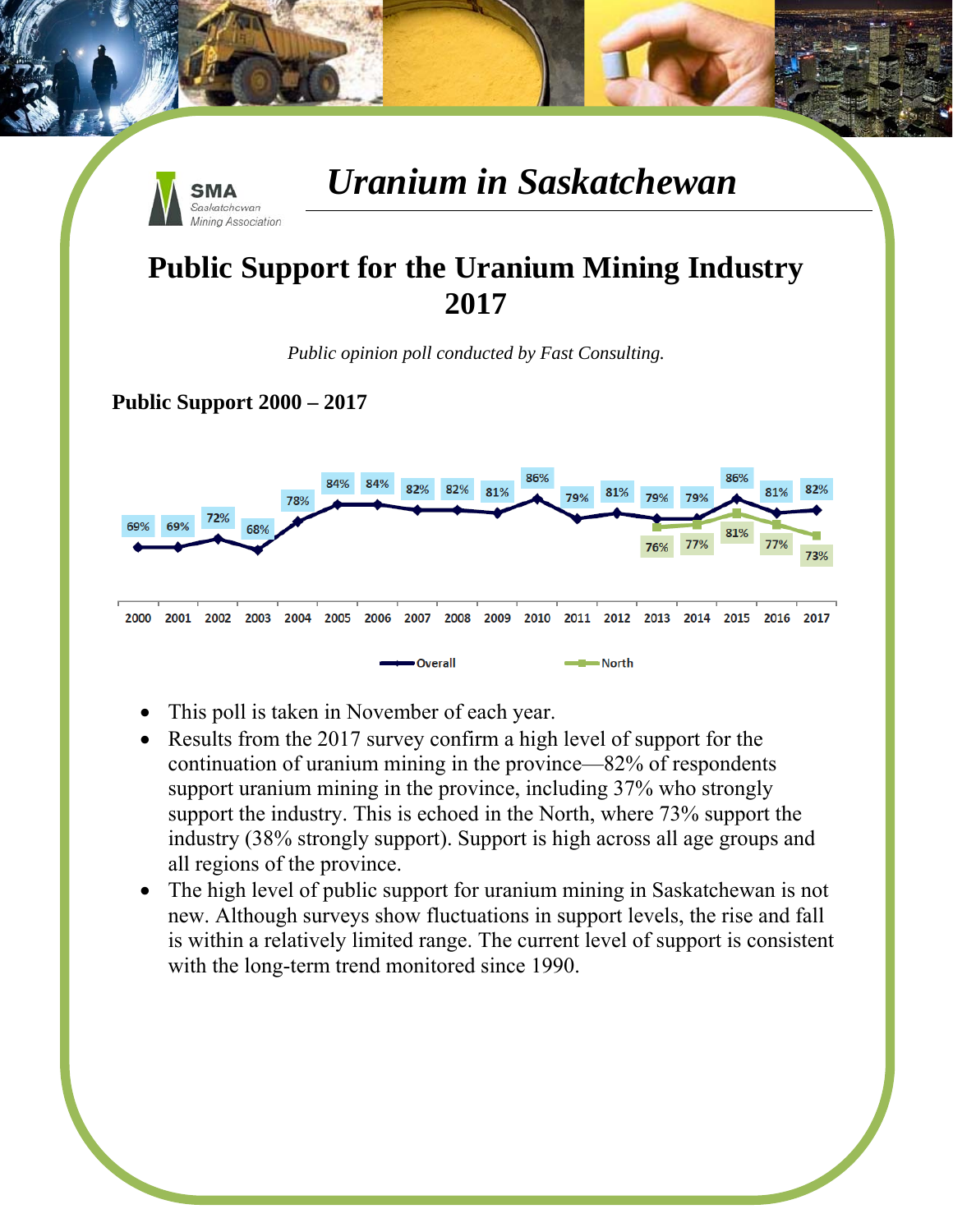

### **2017 Monthly Average Uranium Spot Price (\$USD)\***



2017 was a challenging year as the spot price remained low.

### **Average Annual Uranium Spot Price (\$USD)\* 2002-2017**



*<sup>\*</sup> Industry average prices are calculated from the month-end prices published by independent market consultants Ux Consulting and TradeTech.*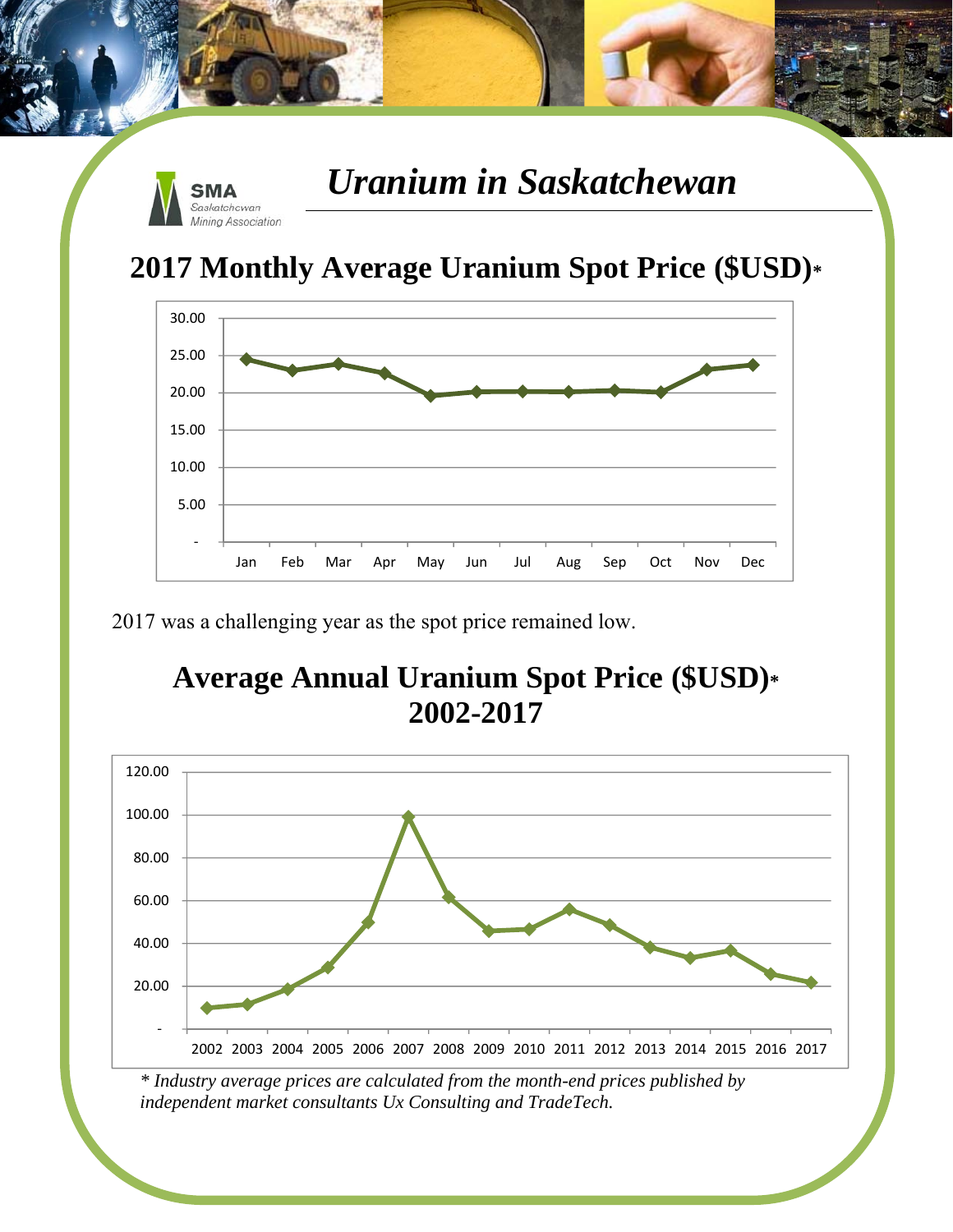

#### **Uranium Proven and Probable Reserves (as of December 31, 2017)**

Reserves are the economically mineable part of a measured or indicated resource for which at least a preliminary feasibility study demonstrates that economic extraction is justified.

|                               |                      | <b>MILLIONS OF</b> | <b>AVERAGE GRADE</b> |
|-------------------------------|----------------------|--------------------|----------------------|
| <b>DEPOSIT</b>                | <b>MINING METHOD</b> | POUNDS $U_3O_8$    | $(\% U_3O_8)$        |
| McArthur River                | underground          | 359.1              | 9.63                 |
| Cigar Lake                    | underground          | 197.9              | 14.91                |
| McClean Lake                  | to be determined     | 0.7                | 0.38                 |
| <b>TOTAL URANIUM RESERVES</b> |                      | 557.7              |                      |

*Numbers may not reflect total due to rounding.* 

#### **Uranium Measured and Indicated Resources (as of December 31, 2017)**

Resources do not have demonstrated economic viability but have reasonable prospects for economic extraction.

|                                |                      | <b>MILLIONS OF</b>                   | <b>AVERAGE GRADE</b> |
|--------------------------------|----------------------|--------------------------------------|----------------------|
| <b>DEPOSIT</b>                 | <b>MINING METHOD</b> | POUNDS U <sub>3</sub> O <sub>8</sub> | $(\% U_3O_8)$        |
| McClean Lake                   | to be determined     | 15.3                                 | 2.15                 |
| Millennium (proposed)          | underground          | 75.9                                 | 2.39                 |
| Midwest (proposed)             | open pit             | 51.1                                 | 2.19                 |
| Tamarack (proposed)            | underground          | 17.9                                 | 4.42                 |
| <b>TOTAL URANIUM RESOURCES</b> |                      | 160.2                                |                      |

*Numbers may not reflect total due to rounding.* 

- Clean electricity generated worldwide from uranium avoids 2.5 billion tonnes CO2 emissions annually. *(source: Canadian Nuclear Association)*
- Currently 11.5% of the world's electricity mix is obtained from nuclear power (446 operable nuclear reactors worldwide). Canada's 19 nuclear power reactors provide 16.6% of the country's electricity. *(Source: World Nuclear Association)*
- It is estimated that if coal and natural gas power plants were replaced with nuclear power plants global  $CO<sub>2</sub>$  emissions would drop by 22.2% from 2014 levels. *(source: Canadian Nuclear Association)*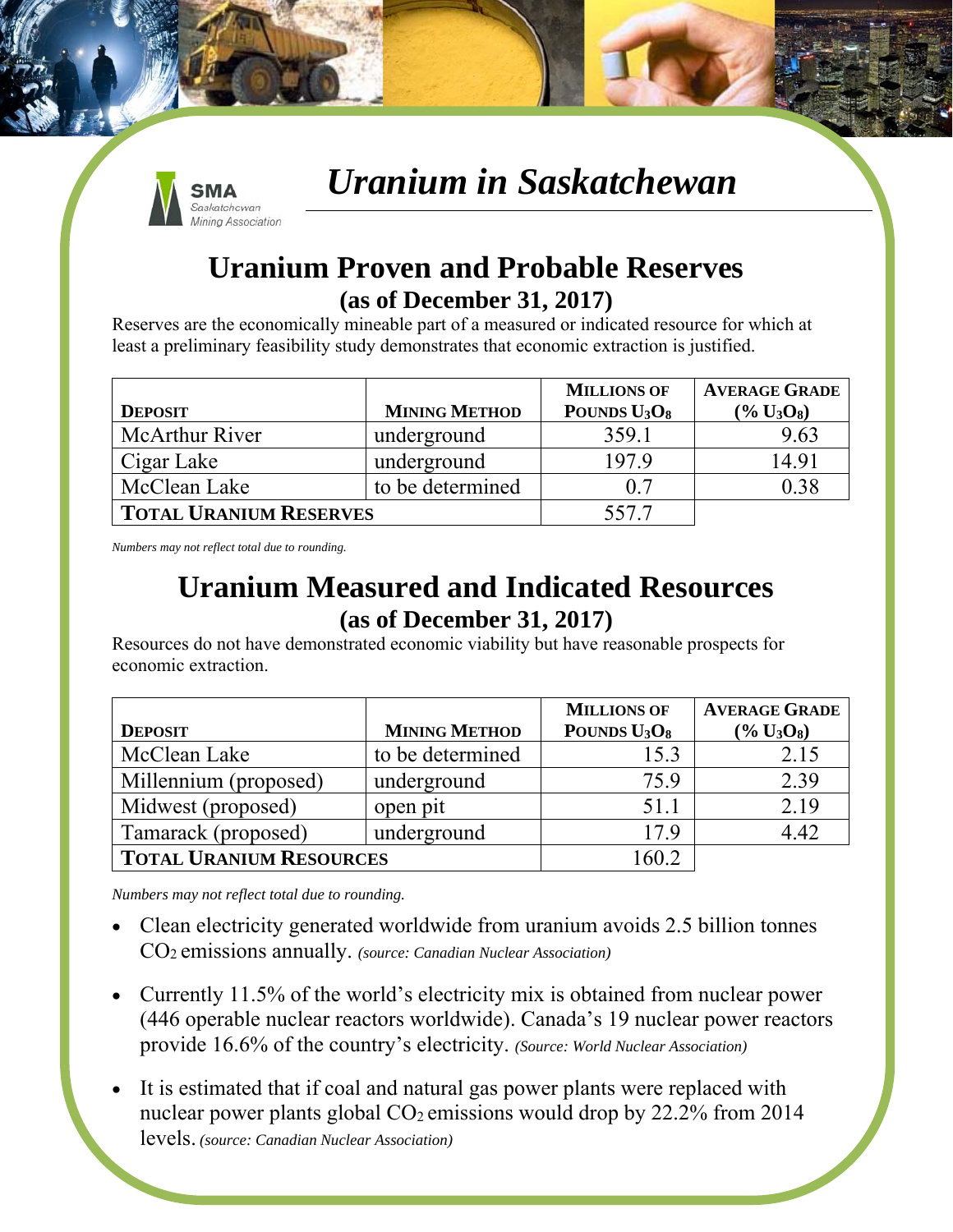

#### **McArthur River Operation 2017**

- **OWNERSHIP:** Cameco Corporation (70%) Orano Canada Inc. (30%)
- **OPERATOR:** Cameco Corporation
- **DISCOVERED:** 1988 by Cameco Corporation
- **OPERATION:** The McArthur River operation is the world's largest, high-grade uranium mine

The mine began operations in December 1999

McArthur River uranium ore is processed at the Key Lake operation

**PRODUCTION:** McArthur River and Key Lake are currently licensed to produce up to 25 million lbs of uranium concentrate  $(U_3O_8)$  annually on average

> Key Lake and McArthur River jointly produced 16.1 million lbs  $U_3O_8$  in 2017

- **RESERVES:** Proven and probable reserves of 359.1 million lbs U<sub>3</sub>O<sub>8</sub> with an average grade of  $9.63\%$  U<sub>3</sub>O<sub>8</sub>
- **FUTURE PLANS:** Due to continued uranium price weakness, it was announced at the end of 2017 that production would be temporarily suspended by the end of January 2018. As a result of the suspension, and the time required to restart the mine and mill, no additional production is expected from the operation in 2018.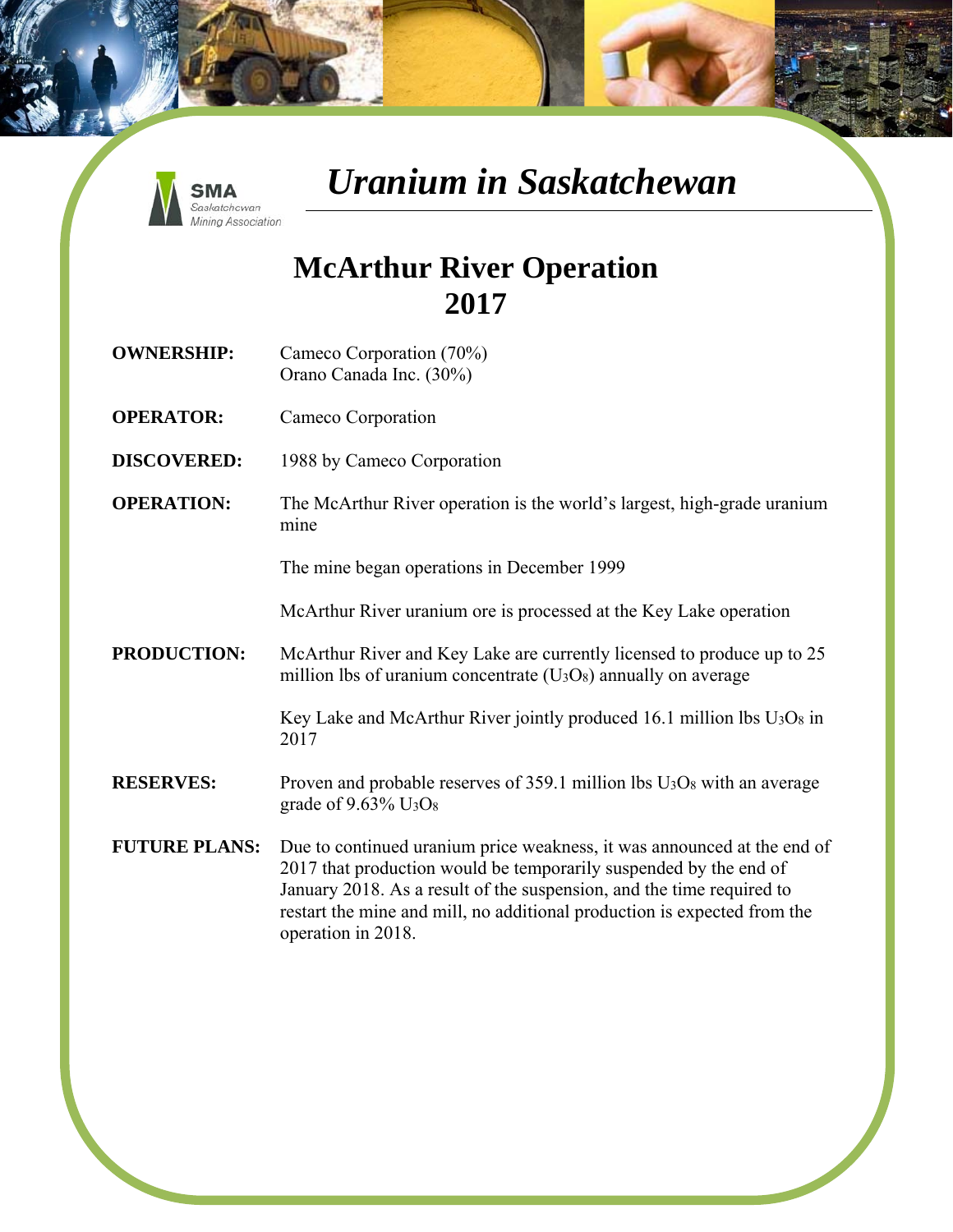

#### **Key Lake Operation 2017**

- **OWNERSHIP:** Cameco Corporation (83%) Orano Canada Inc. (17%)
- **OPERATOR:** Cameco Corporation
- **DISCOVERED:** 1975 by Uranerz Exploration and Mining Limited
- **OPERATION:** In operation since 1983, Key Lake is the largest high-grade uranium milling operation in the world

Key Lake processes uranium ore mined at McArthur River.

**PRODUCTION:** Key Lake and McArthur River are currently licensed to produce up to 25 million lbs of uranium concentrate  $(U_3O_8)$  annually

> Key Lake and McArthur River jointly produced 16.1 million lbs  $U_3O_8$  in 2017

- **RESERVES:** 0.7 million lbs. U<sub>3</sub>O<sub>8</sub> with an average grade of 0.52% U<sub>3</sub>O<sub>8</sub>
- **FUTURE PLANS:** Due to continued uranium price weakness, it was announced at the end of 2017 that production would be temporarily suspended by the end of January 2018. As a result of the suspension, and the time required to restart the mine and mill, no additional production is expected from the operation in 2018.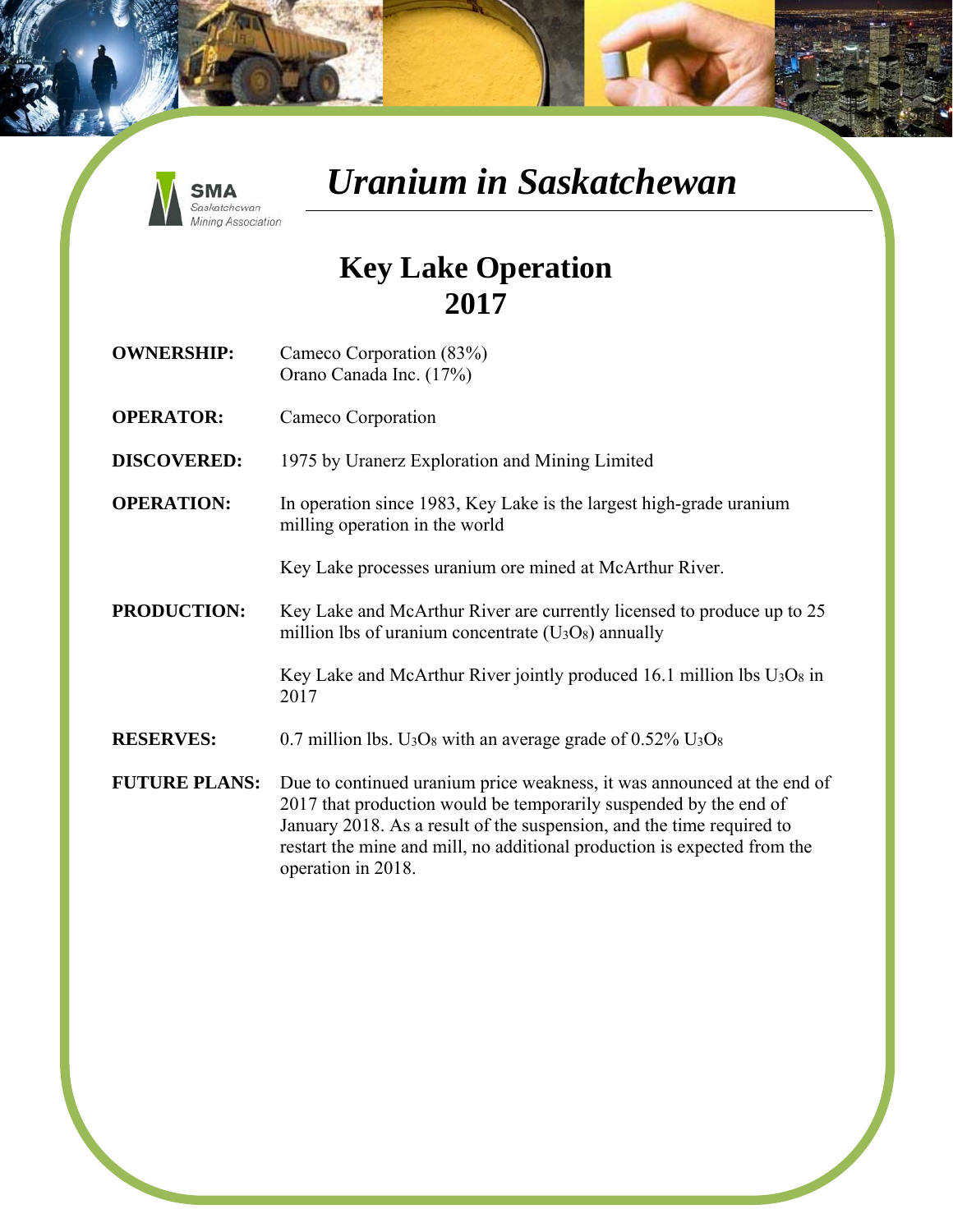

#### **Cigar Lake Operation 2017**

- **OWNERSHIP:** Cameco Corporation (50%) Orano Canada Inc. (37%) Idemitsu Uranium Exploration Canada Limited (8%) TEPCO Resources Inc. (5%)
- **OPERATOR:** Cameco Corporation
- **DISCOVERED:** 1981 by Orano Canada
- **OPERATION:** Cigar Lake is the world's second-largest known high-grade uranium orebody and the world's highest grade uranium mine

Uranium ore slurry is trucked about 80 kilometres to Orano's McClean Lake mill for processing

**PRODUCTION:** Ore production began in 2014

Commercial production was achieved in 2015 with 11.3 million pounds milled and drummed by year end.

Cigar Lake and McClean Lake jointly produced 18 million pounds  $U_3O_8$ in 2017

- **RESERVES:** Proven and probable reserves of 197.9 million lbs U<sub>3</sub>O<sub>8</sub> with an average grade of 14.91% U3O8
- **FUTURE PLANS:** Plan to produce 18 million pounds  $U_3O_8$  in 2018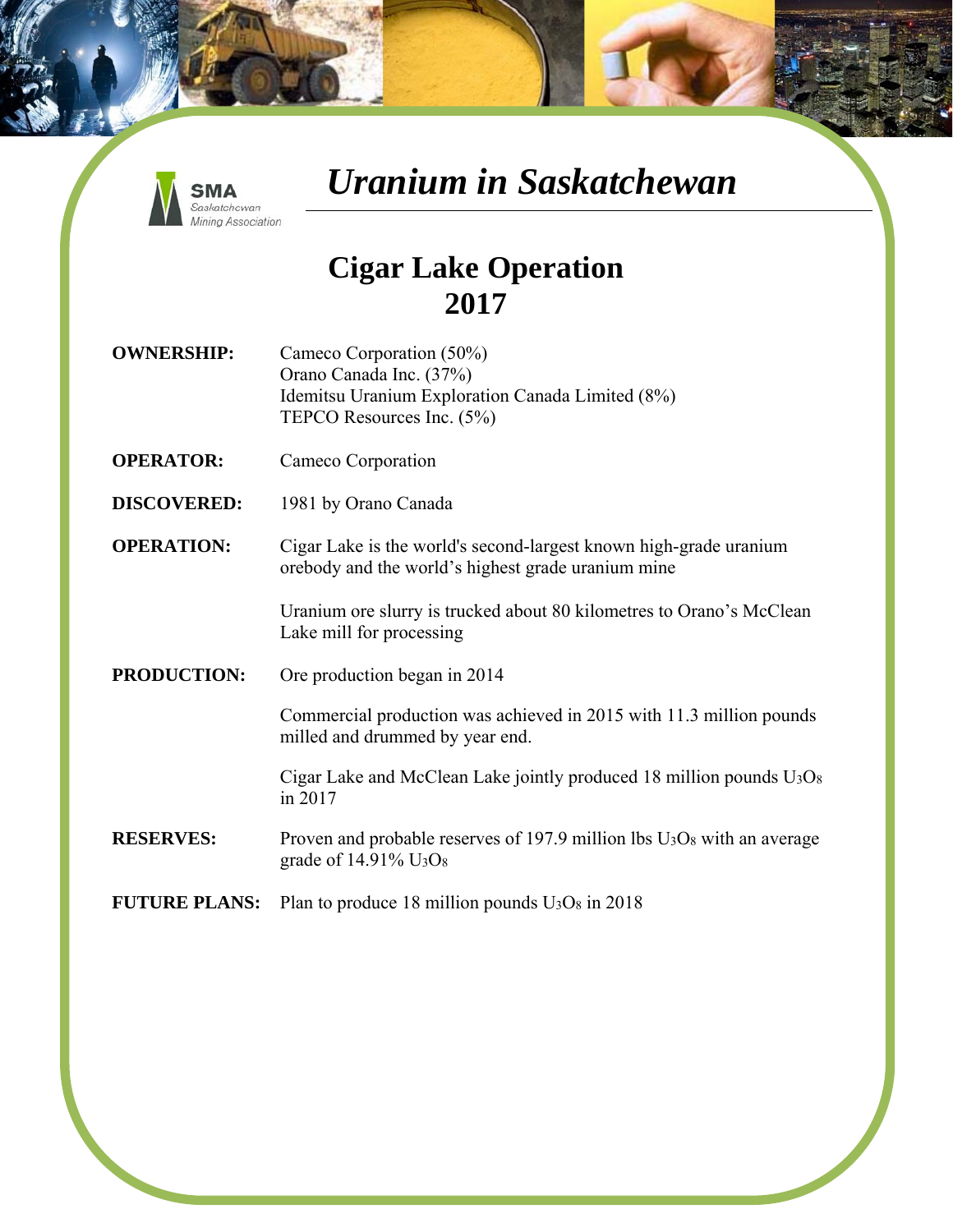

#### **McClean Lake Operation 2017**

**OWNERSHIP:** Orano Canada Inc. (70%) Denison Mines Inc. (22.5%) OURD Canada Co. Limited (7.5%)

**OPERATOR:** AREVA Resources Canada

**DISCOVERED:** 1979 by the Canadian Oxy – INCO Joint Venture

**OPERATION:** McClean Lake has the only mill in the world able to process high-grade uranium ore without dilution

> Although over 15 million pounds  $U_3O_8$  of reserves remain in various deposits on site; mining at the Sue area stopped in 2010

> The McClean Lake mill processes 100% of the Cigar Lake mine ore

- **CAPACITY:** McClean Lake mill has a licenced processing capacity of up to 24 million pounds U3O8
- **PRODUCTION:** Cigar Lake mine and McClean Lake mill jointly produced 18 million lbs of U3O8 in 2017

#### **RESERVES:** 15.3 million lbs U<sub>3</sub>O<sub>8</sub> stockpiled at an average grade of 2.15% U<sub>3</sub>O<sub>8</sub>

**FUTURE PLANS:** Plan to produce 18 million pounds  $U_3O_8$  in 2018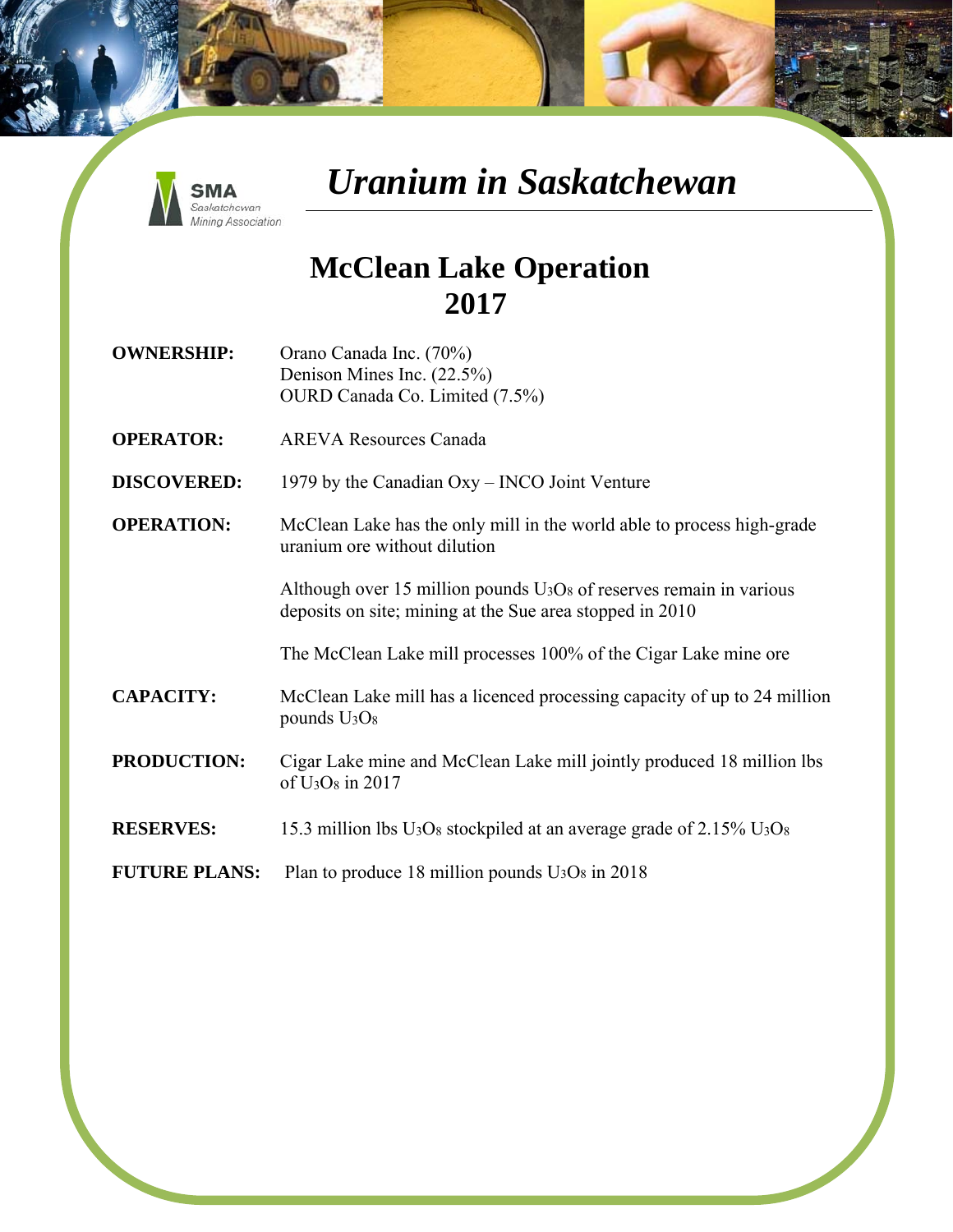

### **Rabbit Lake Operation (Suspended) 2017**

- **OWNERSHIP:** Cameco Corporation (100%)
- **OPERATOR:** Cameco Corporation
- **DISCOVERED:** 1968 by Gulf Mineral Resources
- **OPERATION:** Rabbit Lake began operations in 1975 and was the longest-operating uranium production facility in North America. The operation was place in a safe care and maintenance state in 2016 due to continued uranium price weakness.

The operation consists of the Rabbit Lake mill and the Eagle Point underground mine, located 16 kilometres north of the mill

More than 202 million pounds of uranium concentrate  $(U_3O_8)$  have been produced from five different orebodies at the site

- **CAPACITY:** The mill has an annual licensed capacity of 16.9 million lbs U<sub>3</sub>O<sub>8</sub>
- **PRODUCTION:** The Rabbit Lake operation was placed in care and maintenance in the spring of 2016.

#### **FUTURE PLANS:** Continue to be in a state of safe and sustainable care and maintenance

Maintain facilities, manage ongoing treatment and release of site water effluent and sustain environmental monitoring and reclamation activities.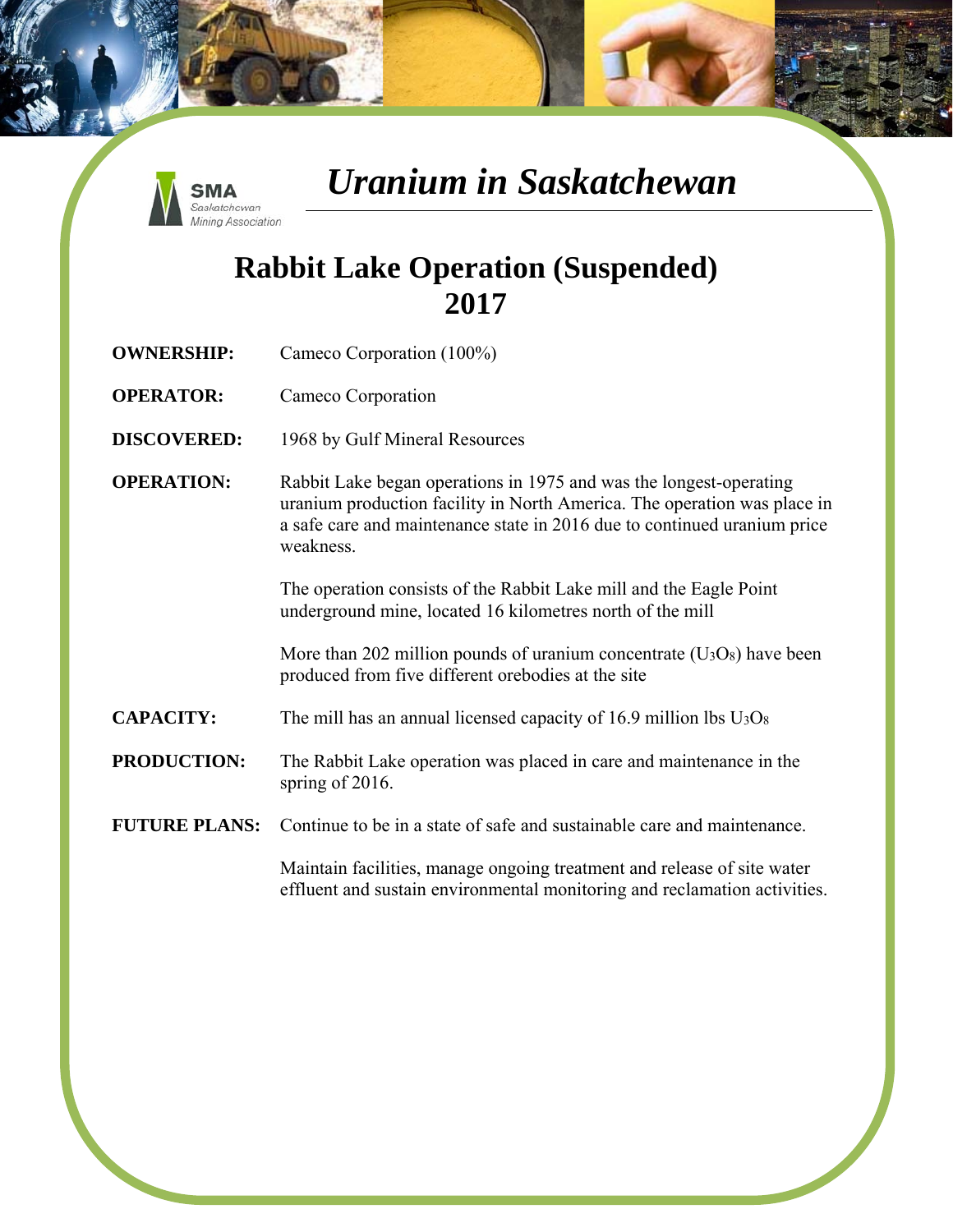

### **Cluff Lake Operation (Decommissioned) 2017**

| <b>OWNERSHIP:</b>  | Orano Canada Inc. (100%)                                                                                                                                                                                                                                                                                                                           |
|--------------------|----------------------------------------------------------------------------------------------------------------------------------------------------------------------------------------------------------------------------------------------------------------------------------------------------------------------------------------------------|
| <b>OPERATOR:</b>   | Orano Canada Inc.                                                                                                                                                                                                                                                                                                                                  |
| <b>DISCOVERED:</b> | 1971 by Orano Canada                                                                                                                                                                                                                                                                                                                               |
| <b>OPERATION:</b>  | 1980 – 2002; 22 years of successful operation; Cluff Lake received ISO<br>14001 environmental management certification in 2004                                                                                                                                                                                                                     |
| <b>CAPACITY:</b>   | The mill had a rated capacity of 5.2 million lbs. $U_3O_8(2,000)$ tonnes<br>uranium). The mill was demolished and the site returned to a natural state                                                                                                                                                                                             |
| <b>PRODUCTION:</b> | Total production from the beginning of operation in 1980 to the end of<br>production in 2002 was 62.5 million lbs. $U_3O_8$ . The reserves are now<br>depleted and the decommissioning work is complete                                                                                                                                            |
| <b>NOTES:</b>      | Cluff Lake ceased uranium production at the end of 2002 after 22 years of<br>operation                                                                                                                                                                                                                                                             |
|                    | Most of the physical decommissioning work was performed between 2004<br>and 2006, and fully was completed in 2013. Decommissioning included<br>backfilling the pits, dismantling the mill and other buildings, including the<br>camp. It also entailed covering the tailings management area, and re-<br>sloping and covering the waste rock piles |
|                    | Orano continues its site environmental monitoring program through four<br>visits per year, called campaign monitoring. To date the post-<br>decommissioning environmental performance objectives set for Cluff<br>Lake are being achieved                                                                                                          |
|                    | Approximately 800,000 trees and shrubs have been planted at the former<br>mine site since Cluff Lake was decommissioned. These trees and shrubs<br>ensure that the site returns gradually to the natural landscape from which it<br>came                                                                                                           |
|                    | Orano anticipates a public hearing with the Canadian Nuclear Safety<br>Commission in 2019 in advance of the expiry of the Cluff Lake<br>decommissioning licence in July 2019.                                                                                                                                                                      |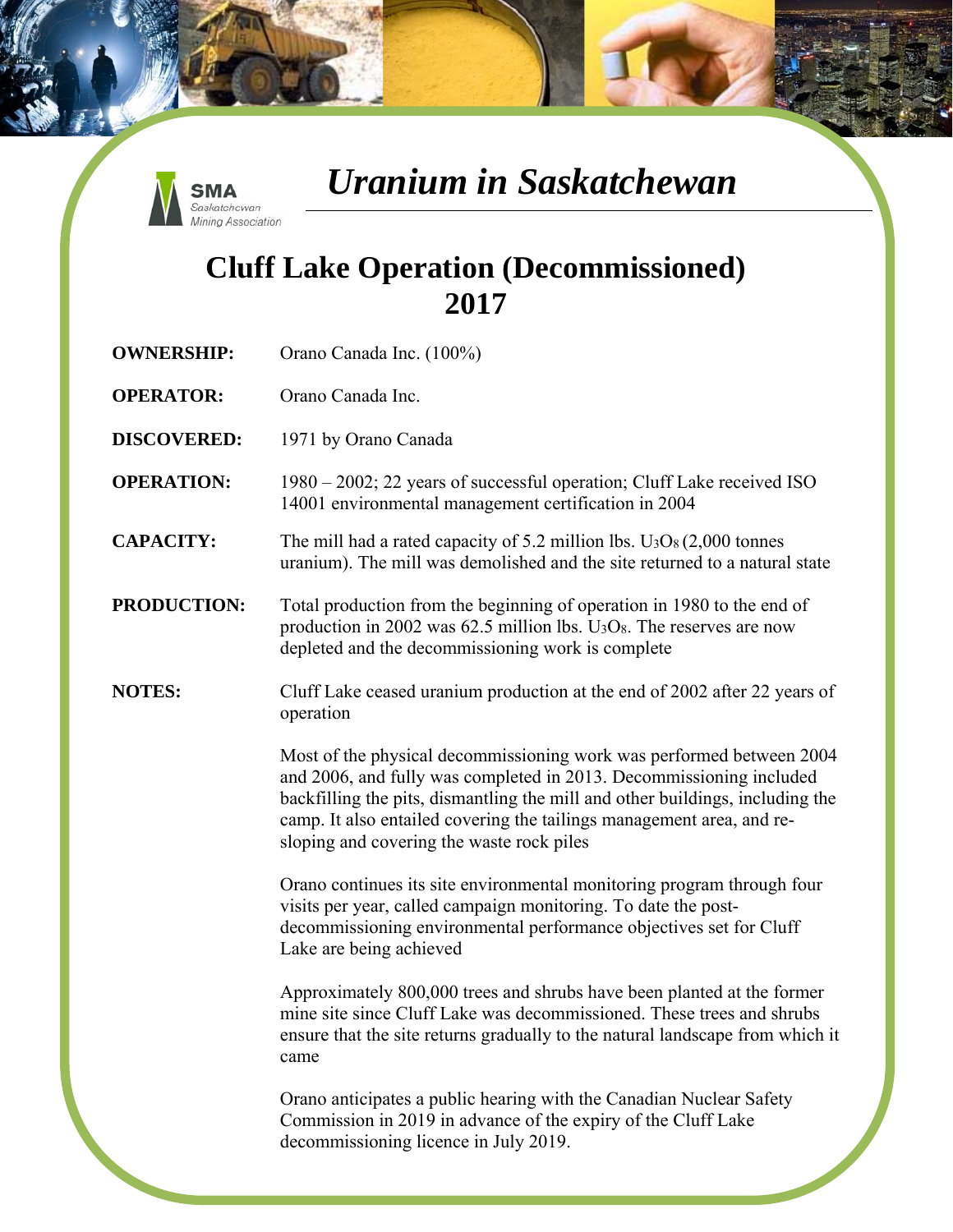

#### **Midwest Project (Proposed) 2017**

- **OWNERSHIP:** Orano Canada Inc. (69.16%) Denison Mines (25.17%) OURD Canada Co. Limited (5.67%)
- **OPERATOR:** Orano Canada Inc.
- **DISCOVERED:** 1978 by Esso Minerals Limited
- **OPERATION:** The Midwest Project, located 17 kilometres from the McClean Lake mill, received environmental assessment approval in 2012
- **RESOURCES:** 51.1 million lbs U3O8 with an average grade of 2.19% U3O8
- **FUTURE PLANS:** Orano and its joint venture partners have deferred the development decision for the Midwest Project until market conditions improve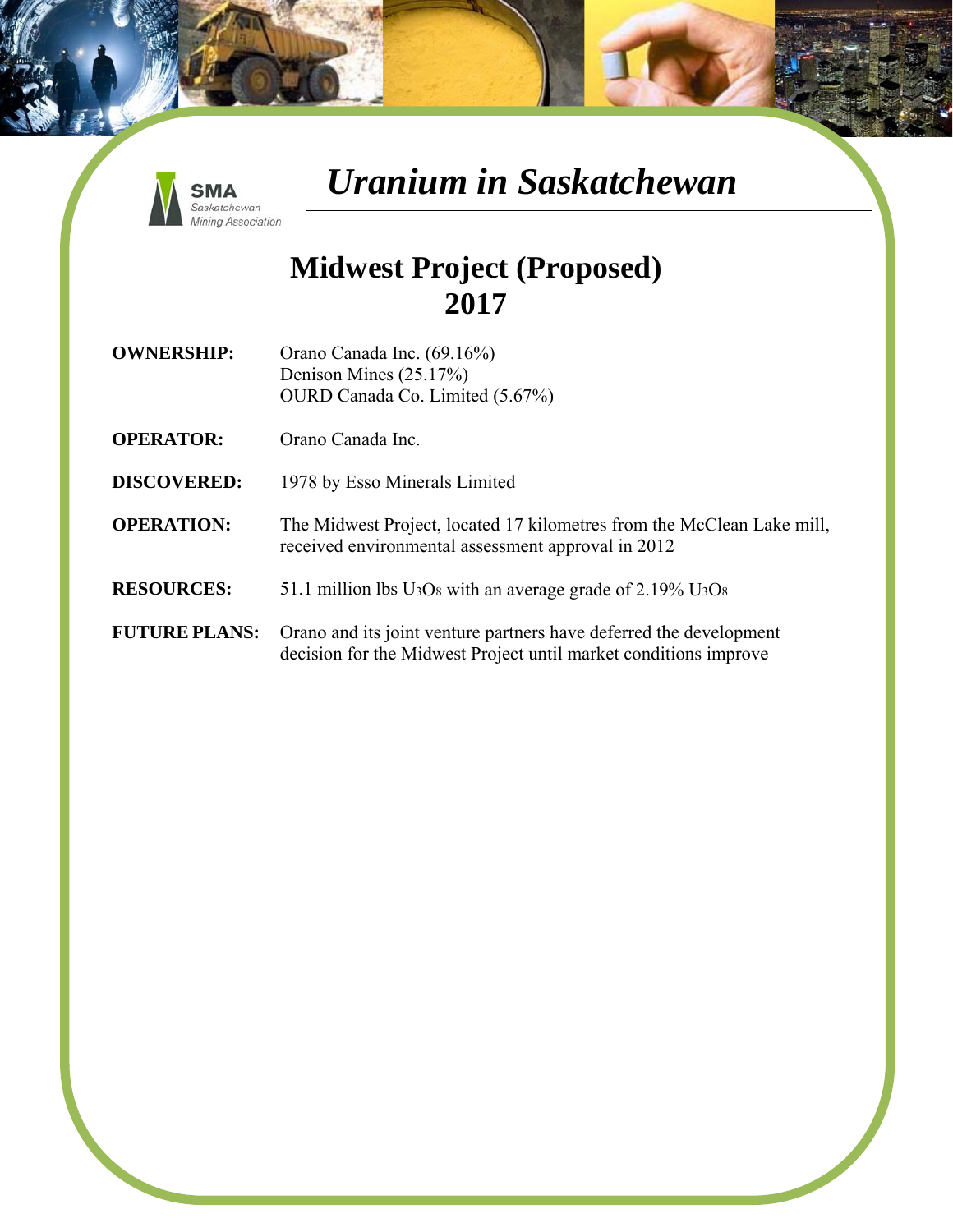

#### **Millennium Project (Proposed) 2017**

- **OWNERSHIP:** Cameco Corporation (70%) JCU Exploration (Canada) Co. Ltd. (30%)
- **OPERATOR:** Cameco Corporation
- **DISCOVERED:** In 2000 by Cameco and joint-venture partners of the Cree Extension Project

#### **OPERATION:** A proposed underground uranium mine development project located 36 kilometres north of the Key Lake operation

Once in operation, uranium ore mined at Millennium would be processed offsite at a licensed milling facility

#### **RESOURCES:**  $75.9$  million lbs  $U_3O_8$  of indicated uranium resources with an average grade of  $2.39\%$  U<sub>3</sub>O<sub>8</sub>

**FUTURE PLANS:** No work is planned. Further progress towards a development decision is not expected until market conditions improve.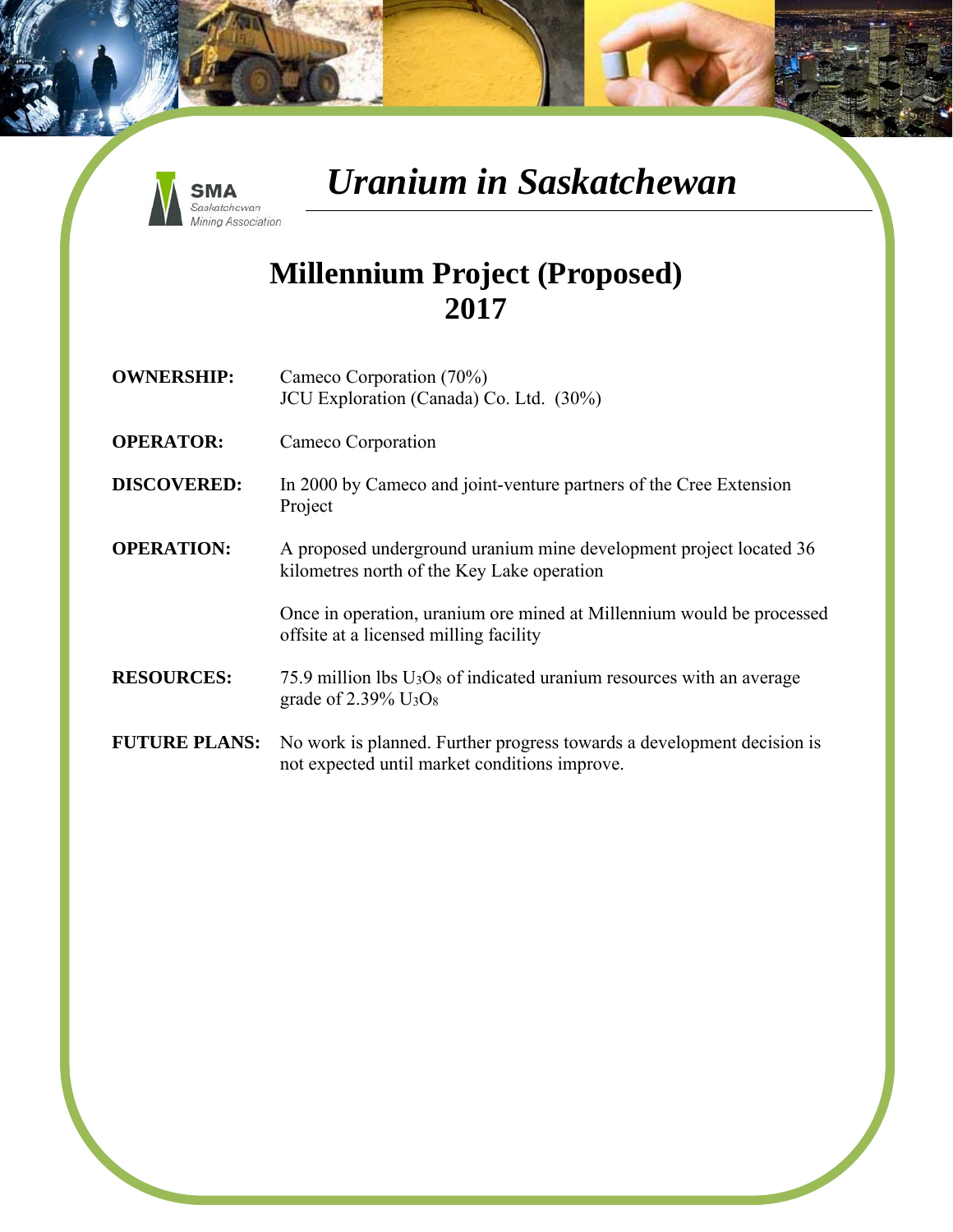

### **Cameco Corporation**

Cameco Corporation, with its head office in Saskatoon, Saskatchewan, is one of the world's largest uranium producers, a significant supplier of conversion services and one of two Candu fuel manufacturers in Canada. The company's competitive position is based on controlling ownership of the world's largest high-grade reserves and low-cost operations. Cameco's uranium products are used to generate clean electricity in nuclear power plants around the world. Cameco's shares trade on the Toronto and New York stock exchanges.

| Head Office: | 2121 11 <sup>th</sup> Street West<br>Saskatoon SK S7M 1J3                    |
|--------------|------------------------------------------------------------------------------|
| Telephone:   | $(306)$ 956-6200                                                             |
| Facsimile:   | $(306)$ 956-6201                                                             |
| Website:     | www.cameco.com                                                               |
|              | Media Inquiries: Carey Hyndman – Manager, Communications<br>$(306)$ 956-6317 |
|              | Other Inquiries: www.cameco.com/contact-us                                   |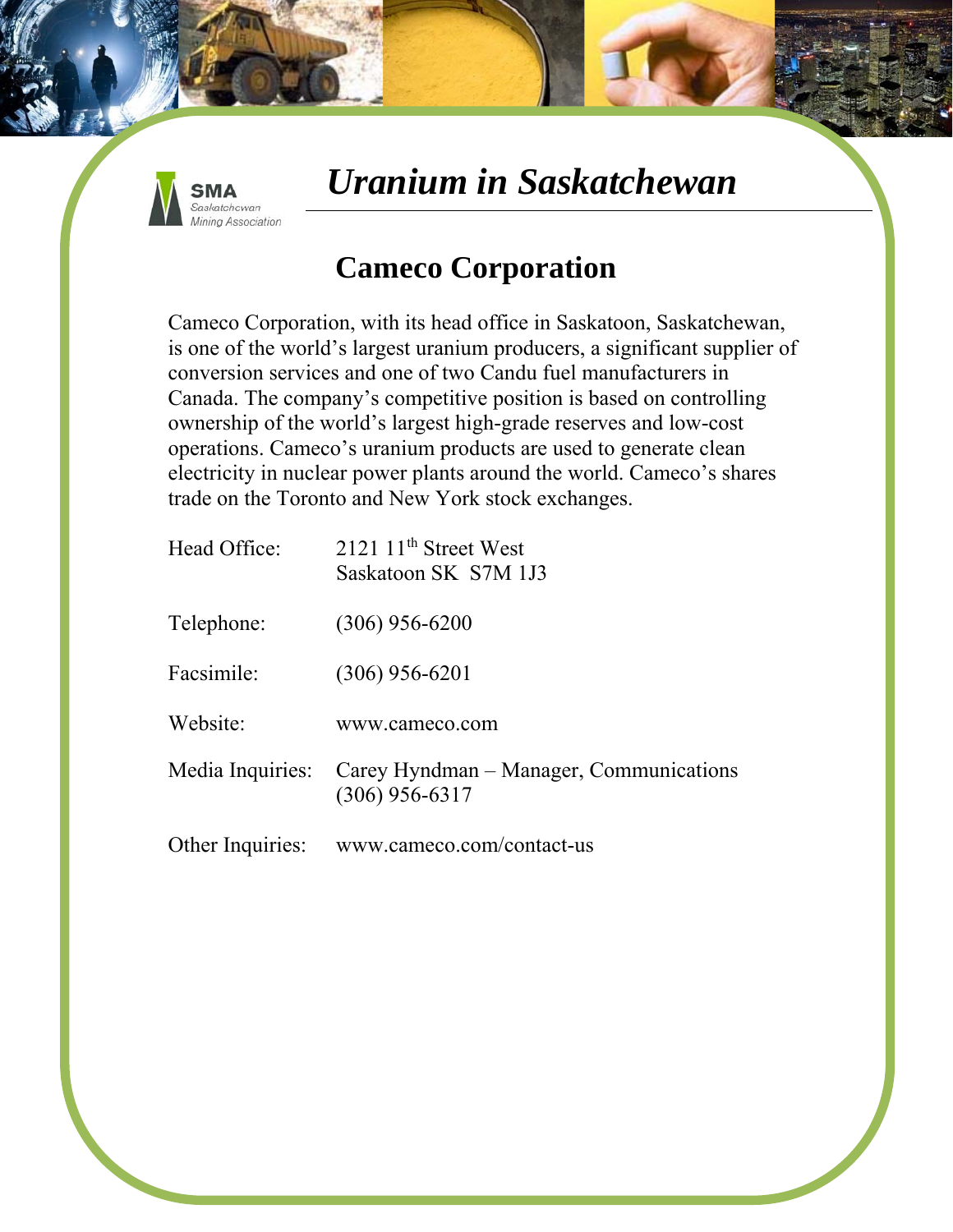

### **Orano Canada Inc.**

Headquartered in Saskatoon, Saskatchewan, Orano Canada Inc. (formally AREVA Resources Canada Inc.) is a leading producer of uranium, accounting for the processing of 18 million pounds or over half of the uranium concentrate produced in Canada in 2017. Orano Canada Inc. has been exploring for uranium, developing uranium mines and producing uranium concentrate in Canada for more than 50 years. Orano Canada Inc. is the operator of the McClean Lake uranium mill and a major partner in the Cigar Lake, McArthur River and Key Lake operations. The company employs nearly 480 people in Saskatchewan, including over 130 in Saskatoon.

Orano Canada is a subsidiary of the multinational group Orano, which transforms nuclear materials so that they can be used to support the development of society, first and foremost in the field of energy. The group offers products and services with high added value throughout the entire nuclear fuel cycle, from raw materials to waste treatment. Its activities, from mining to dismantling, as well as in conversion, enrichment, recycling, logistics and engineering, contribute to the production of low carbon electricity. Orano and its 16,000 employees bring to bear their expertise and their mastery of cutting-edge technology, as well as their permanent search for innovation and unwavering dedication to safety, to serve their customers worldwide.

| Head Office:     | 817 - 45th Street West<br>Saskatoon SK S7L 5X2                                      |
|------------------|-------------------------------------------------------------------------------------|
| Telephone:       | $(306)$ 343-4500                                                                    |
| Facsimile:       | $(306)$ 653-3883                                                                    |
| Website:         | www.oranocanada.com                                                                 |
|                  | Media Inquiries: Ms. Véronique Loewen – Manager, Communications<br>$(306)$ 343-4503 |
| Other Inquiries: | oc-public relations@orano.group                                                     |